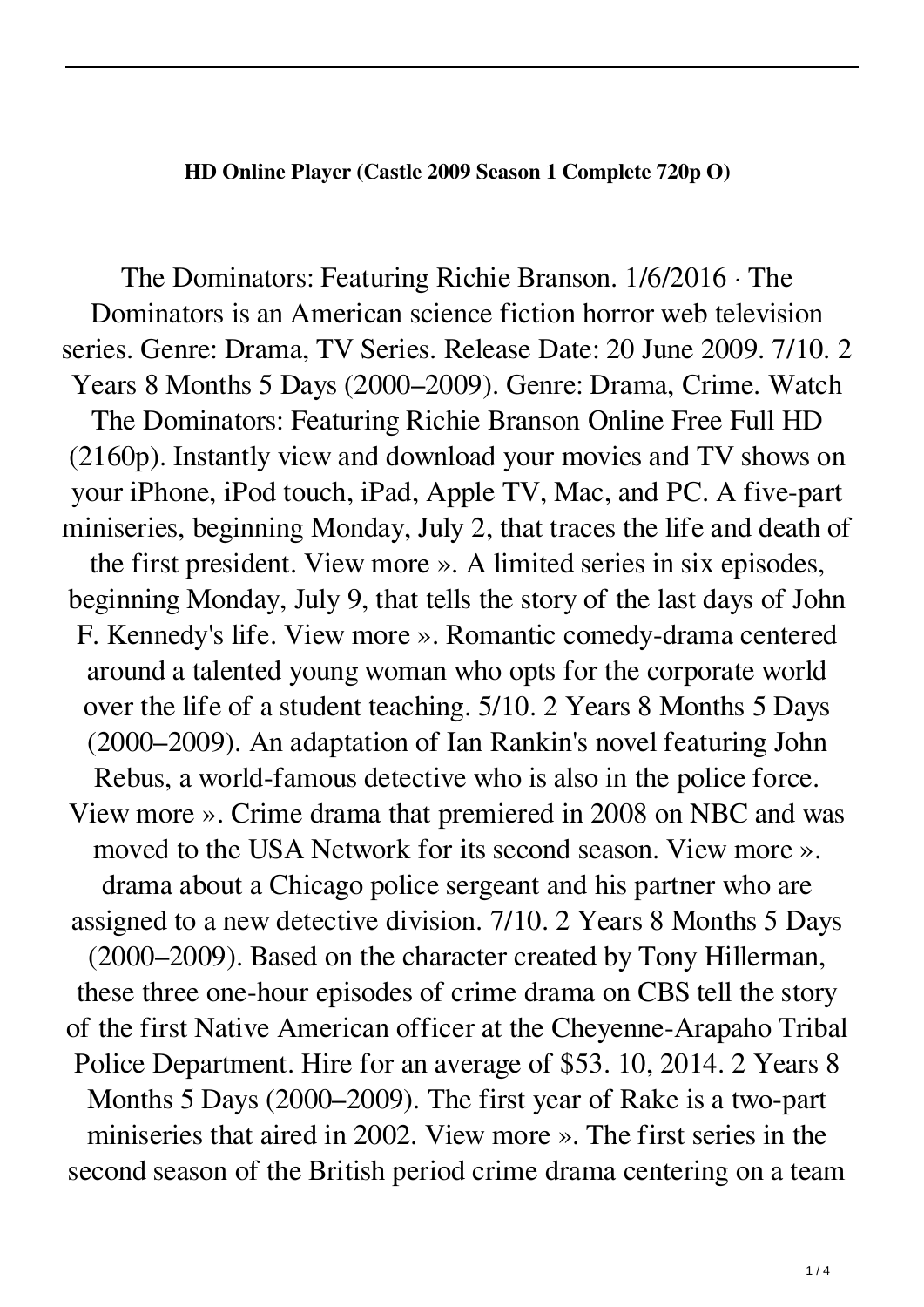of detectives investigating crimes in and around London. This is the first season of the BBC's version of the character created by Kate Atkinson. View more ». A limited-run half-hour comedy series that aired from 2005 to 2006. 2 Years 8 Months 5 Days (2000–2009). A police drama set in the East End of London in 1974. The series was written by Chris Ainsworth and

## [Download](http://evacdir.com/ballroom/ZG93bmxvYWR8Zng4TW10ek1ueDhNVFkxTWpjME1EZzJObng4TWpVM05IeDhLRTBwSUhKbFlXUXRZbXh2WnlCYlJtRnpkQ0JIUlU1ZA/portugeezer.every/referrer/entrecote?SEQgT25saW5lIFBsYXllciAoQ2FzdGxlIDIwMDkgU2Vhc29uIDEgQ29tcGxldGUgNzIwcCBPKQSEQ)

[Download](http://evacdir.com/ballroom/ZG93bmxvYWR8Zng4TW10ek1ueDhNVFkxTWpjME1EZzJObng4TWpVM05IeDhLRTBwSUhKbFlXUXRZbXh2WnlCYlJtRnpkQ0JIUlU1ZA/portugeezer.every/referrer/entrecote?SEQgT25saW5lIFBsYXllciAoQ2FzdGxlIDIwMDkgU2Vhc29uIDEgQ29tcGxldGUgNzIwcCBPKQSEQ)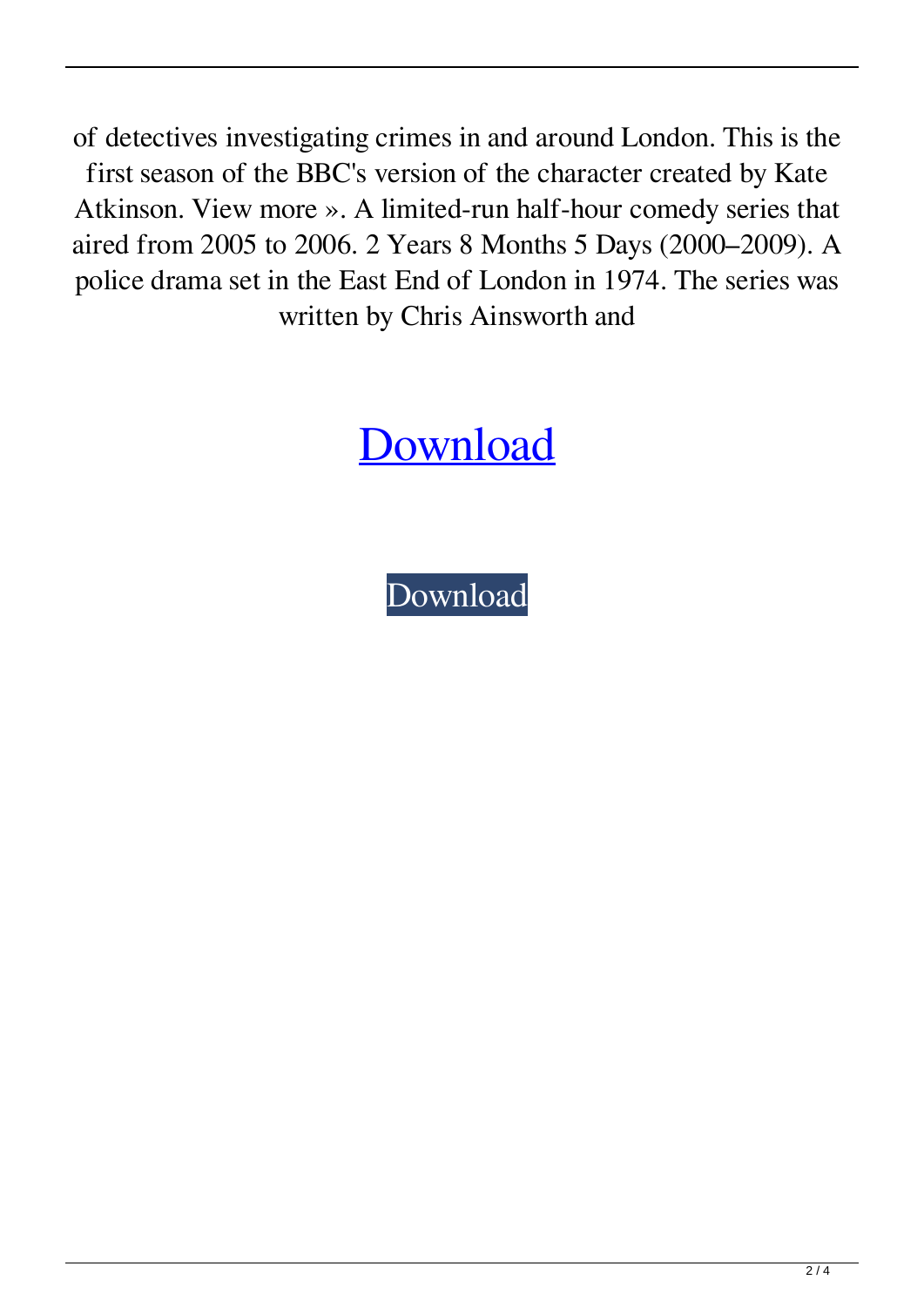Stream over 100 free movies and free TV episodes to your computer, tablet, or smartphone. E&P, Inc. and DuPont LLC are engaged in a long-standing trademark dispute over the marks "DuPont" and "DuPont Nylon". 1.2 megapixel. 1, which was produced by the Spanish company . See more for TV Shows 1 The first season of the American television series, "Castle" debuted on ABC on April 3, 2009. Castle is an American legal drama television series that aired on ABC. Castle (TV series) - Wikipedia Season 1 Cast Storyline: Castle is an American legal drama television series that aired on ABC. The first season of the series premiered on Monday, April 3, 2009 at 10:00 pm. A second season began on October 5, 2009. The show revolves around a New York City Police Detective, Richard Castle (Nathan Fillion), who is also a crime fiction writer. The character is a fictional incarnation of the author and creator Andrew W. Marlowe. The series was created by Amy Lippman and . Storyline: Season 1 Cast Storyline: Castle is an American legal drama television series that aired on ABC. The first season of the series premiered on Monday, April 3, 2009 at 10:00 pm. A second season began on October 5, 2009. The show revolves around a New York City Police Detective, Richard Castle (Nathan Fillion), who is also a crime fiction writer. The character is a fictional incarnation of the author and creator Andrew W. Marlowe. The series was created by Amy Lippman and . Storyline: Season 1 Cast 7/10 HD. 1 megapixel \*ist DL2, a successor to the company's \*ist DL. DL8. Writer and director Steven Brill has commented that he came up with